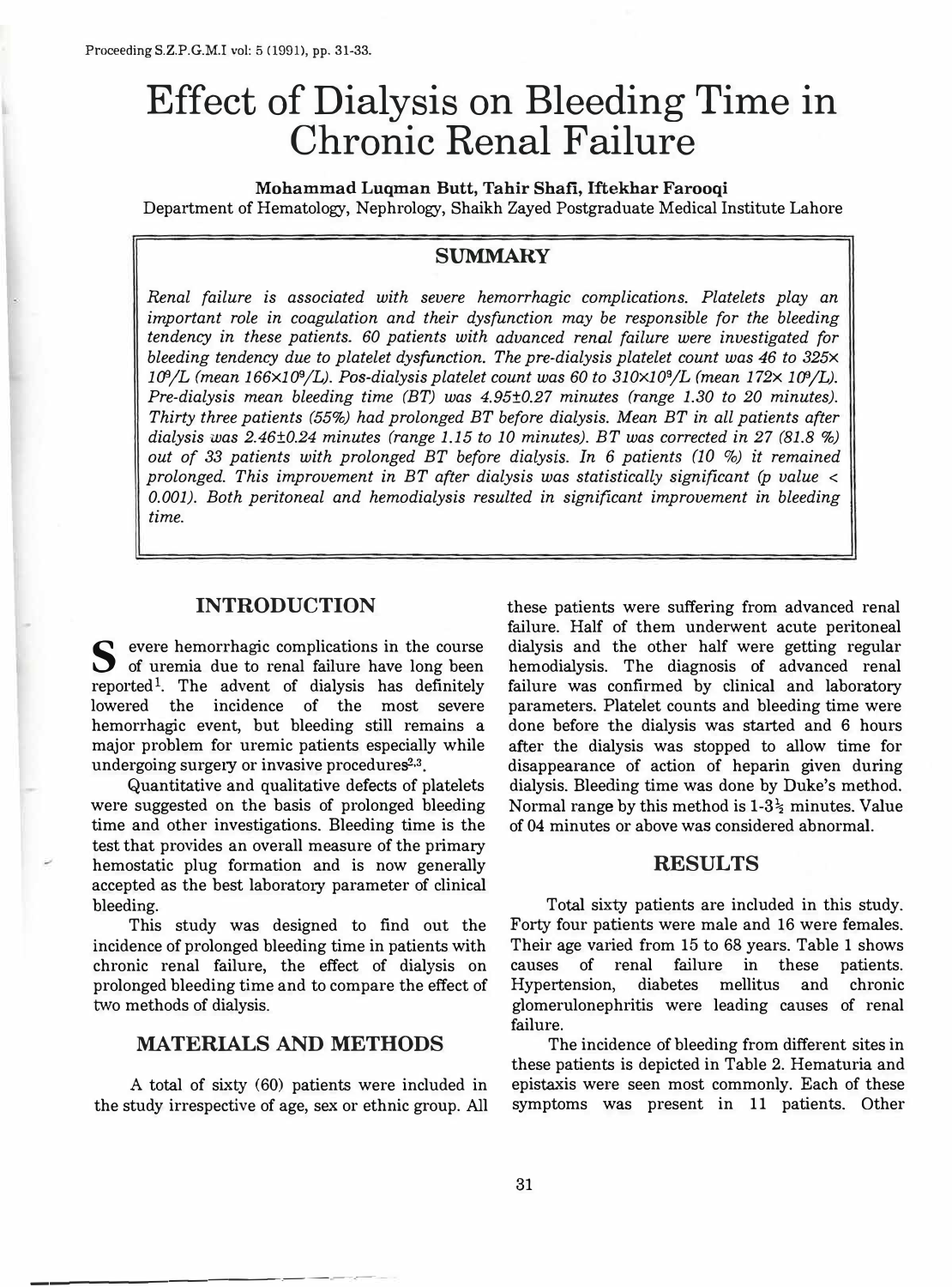symptoms related to bleeding diathesis were bleeding from gums in 7, rectal bleeding in 3, hemoptysis in 2, hematemesis in 2 and skin bleeding in one patient. Hematuria could have been due to underlying primary renal pathology in some patients.

#### **Table 1:**

| <b>Diagnosis</b>            | <b>Patients number Percentage</b> |       |  |
|-----------------------------|-----------------------------------|-------|--|
| Hypertension                | 16                                | 26.7  |  |
| Diabetes Mellitus           | 13                                | 21.7  |  |
| Chronic Glomerulonephritis  | 08                                | 13.3  |  |
| Obstructive Nephropathy     | 05                                | 08.3  |  |
| Toxic Nephropathy           | 0 <sub>4</sub>                    | 06.7  |  |
| Polycystic Kidnevs          | 02                                | 0.3.3 |  |
| Amyloidosis                 | 02                                | 0.3.3 |  |
| Toxic Nephropathy           | $^{01}$                           | 01.7  |  |
| Kidney transplant rejection | 01                                | 01.7  |  |
| Unknown Etiology            | 08                                | 13.3  |  |

**Table 2:** 

| Symptom         | No. of patients Percentage |      |
|-----------------|----------------------------|------|
| Epistaxis       | 11                         | 18.3 |
| Hematuria       | 11                         | 18.3 |
| Gum bleeding    | 07                         | 11.7 |
| Rectal bleeding | 03                         | 05.0 |
| Hemoptysis      | 02                         | 03.3 |
| Hematemesis     | 02                         | 03.3 |
| Purpura         | $^{01}$                    | 01.7 |
|                 |                            |      |

Pre-dialysis platelet count was 46 to 325  $\times$  $10^9$ /L (mean  $166 \times 10^9$ /L). Post-dialysis count was 60 to  $360\times10^9$ /L (mean  $172\times10^9$ /L) which was not statistically different from pre-dialysis count.

33 patient out of 60 (66.7%) showed abnormally prolonged bleeding time before dialysis. 20 out of 30 who underwent peritoneal dialysis and 13 out of 30 (43.2 %) who had hemodialysis showed prolonged BT. After dialysis BT improved. Only 6 (10 %) showed prolonged BT (Table 3). 16 out of 20 (80%) patients in peritoneal dialysis group and 11 out of 13 (84.6 %) patients with prolonged BT in hemodialysis group showed improvement in BT after dialysis (P value <  $0.001$ ). Mean BT was  $4.95\pm0.27$  before dialysis. Post-dialysis BT improved to 2.46±0.24 minutes (P value  $\langle$  0.001). Effect of two types of dialysis on BT are shown in table 4. In peritoneal dialysis group pre and pot-dialysis mean BT was 5.78 $\pm$ 0.81 and 2.43 $\pm$ 0.18 respectively (P <0.001). Similarly in hemodialysis group pre and post-dialysis mean BT was 4.12±0.39 and 2.5± respectively (P<0.001). Pre-dialysis BT was lower in the hemodialysis group as these patients were getting regular hemodialysis and were not severely uremic. On the other hand patients in peritoneal dialysis group had dialysis first time and they were more uremic at the time of dialysis.

**Table 3: Incidence of Prolonged bleeding time before and after dialysis.** 

|                               |    | Method of Pre-dialysis |                                          | Post-dialysis |             |
|-------------------------------|----|------------------------|------------------------------------------|---------------|-------------|
| <b>Dialysis</b>               |    |                        | <b>Patients Percent Patients Percent</b> |               |             |
|                               |    |                        |                                          |               |             |
| Peritoneal                    |    |                        |                                          |               |             |
| Dialysis<br>$(n = 30)$        | 20 | 66.7                   | 4                                        | 13.3          | ${}_{0.01}$ |
| Hemodialysis 13<br>$(n = 30)$ |    | 43.3                   | 2                                        | 06.7          | ${}_{0.01}$ |
| <b>Total</b> (60)             | 33 | 55.0                   | 6                                        | 10.0          | < 0.01      |
|                               |    |                        |                                          |               |             |

**Table 4: Effect of dialysis on mean bleeding time and comparison of two methods.** 

| Method                          | Pre-dialysis |            | Post-dialysis |            | P Value |
|---------------------------------|--------------|------------|---------------|------------|---------|
|                                 | Mean         | <b>SEM</b> | Mean          | <b>SEM</b> |         |
|                                 |              |            |               |            |         |
| Peritoneal<br>Dialysis $(n=30)$ | 5.78         | 0.81       | 2.43          | 0.18       | < 0.001 |
| Hemodialysis 4.12<br>$(n = 30)$ |              | 0.39       | 2.50          | 0.30       | < 0.001 |
| P Value                         | < 0.05       | NS         |               |            |         |

## **DISCUSSION**

Prolonged bleeding time is a frequent finding in patients of chronic renal failure. In uremic patients there is impairment of platelet function which are based upon the availability of storage pool and the platelet phospholipid4.

Aggregation studies using various aggregating agents have demonstrated such defects in platelet aggregation<sup>5</sup>. There is evidence that impaired vessel wall and platelet interaction mediated by prostacyclin and Von Willibrand factor (VWF) is an important defect responsible for bleeding tendencies in uremic patients<sup>6,7</sup>. Aggregation studies using , various aggregating agents have demonstrated